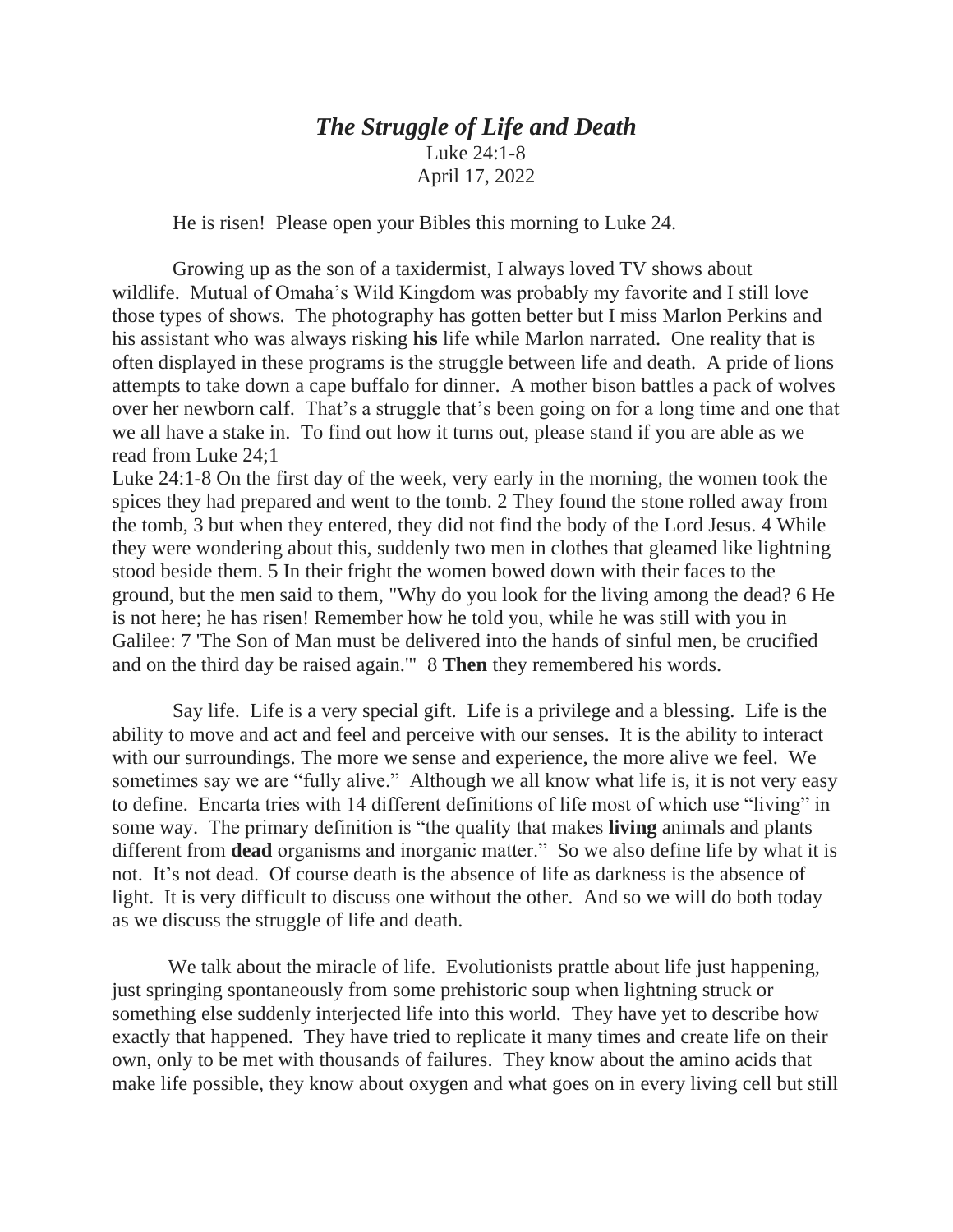they cannot make life. We humans have created life-like things, robots, virtual reality, even artificial intelligence, etc. But so far we have been unable to create life itself.

So where did it come from? 1 Tim 6:13 tells us that God is the One Who gives life to everything. So God is the source, the spring, the supplier of all life. As such, life is not only physical, but spiritual in nature. All life comes from God. The first living plants arrived on Day 3 of creation and the first animals on Days 5 and 6.

Human life finally got here late on Day 6 when God breathed into Adam the breath of life and he became a **living** being. That life was given to Eve as well and they passed it down to their children and grandchildren until it has finally come down to us. You and I got our life from our parents who got it ultimately from Adam and Eve who got it from God. And when God gave us this life, He gave it for keeps. God created us to live forever, period.

Unfortunately, Adam and Eve passed something else down to us as well. The national Debt. (Just seeing if you're still awake.) Say death. As we mentioned, death is the end of life and to be dead is the absence of life. Death was not part of God's original plan but entered Creation when Adam and Eve sinned. Just like life, we got our death sentence from Adam and Eve as well.

Human life is very precious. The Bible says that even the animals have the breath of life in them, but human life is on a plain above all other types of life as demonstrated by numerous scriptures and is the only life protected in the Ten Commandments. In fact, the taking of animals' lives is required by the OT law for sacrifices. When life ends and death comes, humans have known since Cain killed Abel that it would not return again. Abel did not spring back to life. When Adam finally died at 930 years of age, it was final. He wasn't coming back. He lived and had life nearly 1000 years, but he has now been dead for over 5,000. Although his image, his genes, his essence lives on through his offspring, he himself was now dead and his life was over. Forever, or so it seemed.

So our ancestors wrestled with life and death. Realizing that human life was different and unique, most cultures have buried their dead often with some type of ceremony. Hoping, praying, wishing that somehow we can see our dead loved ones again. Even atheists grieve and often memorialize their loved ones hoping for some type of life beyond the grave. But death reigned from Adam onward.

And then, into this world of death and dying, came Jesus. In the very first chapter of his Gospel, just four verses in, John tells us, "In him, (that is, Jesus) was life, and that life was the light of men." In the One through whom all things were made. In the One John the Baptist would call, "The Lamb of God who takes away the sin of the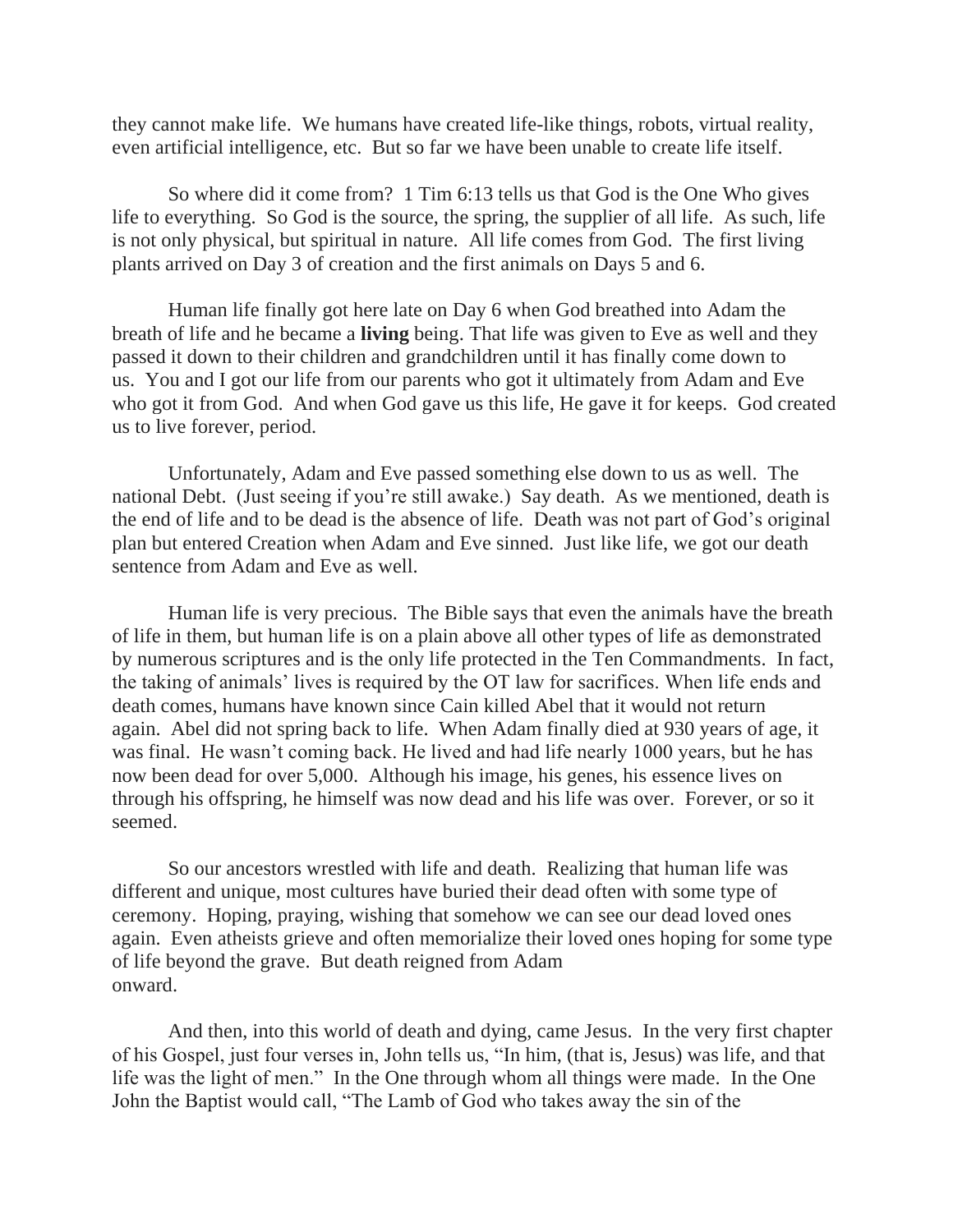world." And by the way, if the Lamb takes away sin, guess what else He takes away? Death goes with it!

In John 6:(47-48) Jesus says, "I tell you the truth, he who believes has everlasting life. 48 I am the bread of life." Later in that same chapter, He says, "(53-54)… "I tell you the truth, unless you eat the flesh of the Son of Man and drink his blood, you have no life in you. 54 Whoever eats my flesh and drinks my blood has eternal life, and I will raise him up at the last day." Jesus is life and wants us to have life! In John 10:10 He says, "The thief comes only to steal and kill and destroy; I have come that they may have life, and have it to the full." Jesus wants us to experience the fullest and the most abundant life we can possibly have. And it's only found in Him.

John goes on to tell us what Jesus called Himself in the Upper Room when He said, "I am the Way, the Truth, and the Life! No one comes to the Father, except through me!" Jesus is life, in Him is life, and He is the life giver! Because Jesus is part of the Trinity, in Acts 3:15, Peter calls Jesus "the author of life." Even all non-believers enjoy their life that has come from Jesus, for there is no other supplier of life.

And so, on that day we call Good Friday, just a few hours after Jesus declared Himself "the Life", His life and His light were snuffed out on the cross. Because He was born through Eve's line, He too died, though He had not sinned. Rather He took our sins and died for them all. But He was dead. Say dead. Even though He said, "Whoever lives and believes in me shall never die," He was now dead Himself. How could a dead Man give life to anyone? So they buried Him in Joseph's tomb. They rolled a big stone in front of it to keep the critters out and the stench in, and that was that. Like it had been for everyone else who had ever died since Abel.

Except Jesus is the life! And early in the morning on that first day of the week, the life that was the light of men, the Way, the Truth, and the Life, the Resurrection and the Life, the Author of life, came roaring back to life again never to die! Since He is the life, the angel asked the women in today's scripture, "Why do you look for the living among the dead? (You're in the wrong aisle! The wrong department!) He is not here; he has risen!" For the first time in world history, someone who had died was now living again and would never slip back under death's spell.

So what? So what does that mean for the rest of us? Does this mean that only those who died after Jesus can live again? What about Adam and Noah and Abraham and David and Ruth and etc? What about those who don't believe in Jesus today? In John 5:(28-29), "Do not be amazed at this, for a time is coming when all who are in their graves will hear his voice 29 and come out — those who have done good will rise to live, and those who have done evil will rise to be condemned.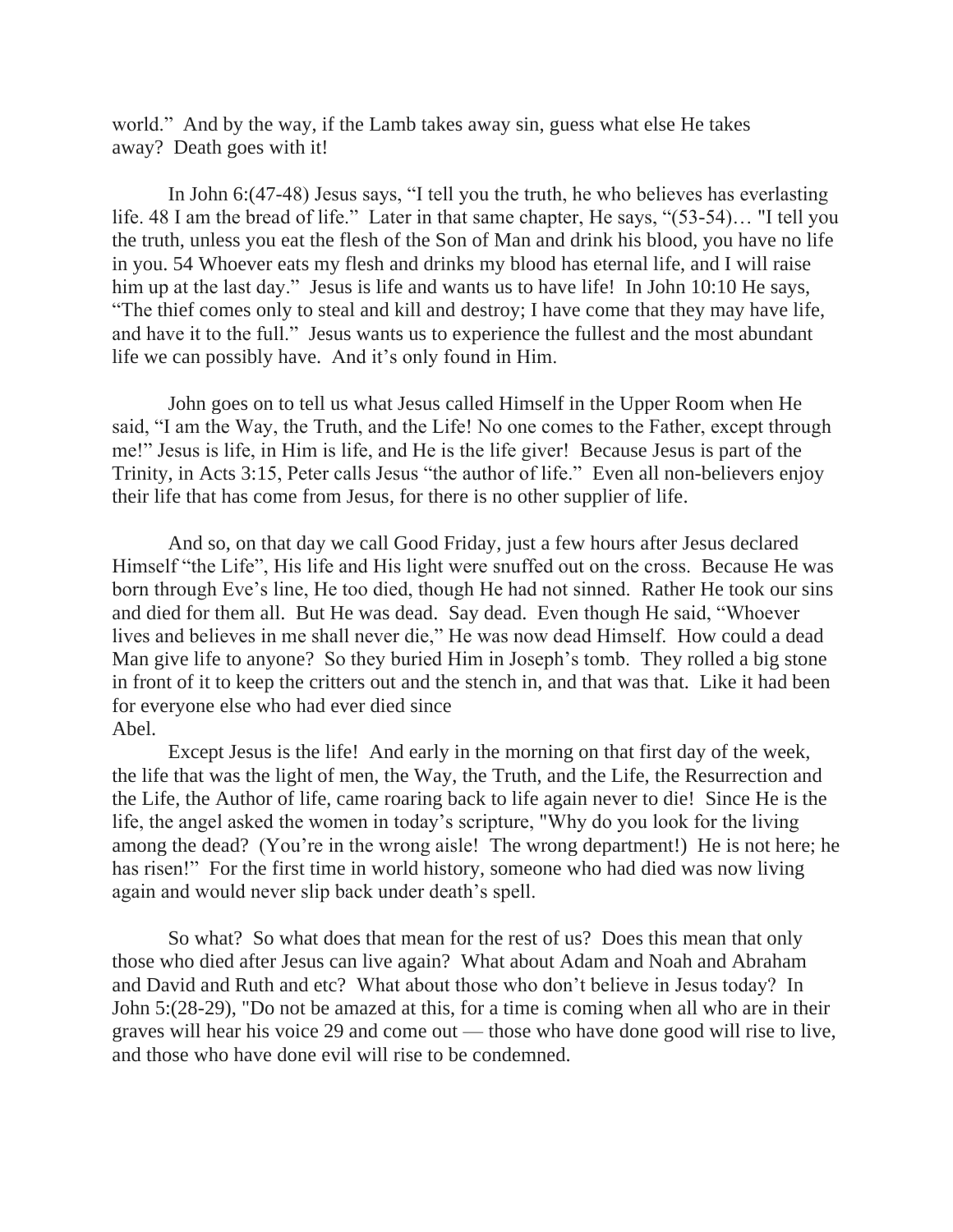Say all. **All** who are in their graves will hear His voice and come out! Even those who may not want to come out will come out. God created us with eternal souls! In Revelation 20, John sees all the dead, great and small standing before God's throne. The saved and the unsaved. All who have ever lived, who are living now or who will ever live **will** come out of their graves, wherever or however they may be! Even secular scientists are now saying that.

Dr. Frank Tipler is a professor at Tulane University and is an expert in physics, information, relativity, and cosmology. He was also an atheist who didn't think much about God or resurrection. He spent 17 years working on a project to reconcile all that we know about science, DNA, life, and the universe. He came up with two conclusions he wasn't looking for. 1. God does exist. Big surprise. But remember he started out an atheist. 2. It is likely that every human being who ever lived will be resurrected from the dead. Just like the Bible said! Wow. Once again science is catching up with the Bible! All will come out of their graves!

And they shall live forevermore in one of two places. Vs 29 tells us those who have done good will rise to live---if you want to trust in all your good works, go ahead, but you still have to get rid of your bad ones. I'll take Jesus' good works, Jesus' righteousness in place of my own that I might rise to live even as He rose to live! John 5:24 Jesus said, "whoever hears my word and believes Him who sent me has eternal life, will not be condemned and has crossed over from death to life." Hear Jesus' word and believe on the One who sent Him and cross over from death unto life!

God doesn't do things willy nilly. Jesus entered Jerusalem on the exact day Daniel prophesied He would, exactly the way Zechariah prophesied He would. He was crucified on the Feast of Passover as the perfect Lamb exactly as David and Isaiah prophesied He would. He was slaughtered for all and He rose from the dead on the Feast of Firstfruits. That means that His resurrection is the first of all the rest to come. All human beings will be raised from the dead, period. Whether you like it or not. Because He lives, we all too shall all live! For He is risen!

The crucial question then is this, is where and how will you live forever? And that depends on what we do now with Jesus' death and resurrection that we have before us this morning. In John 6:40, Jesus said, "For my Father's will is that everyone who looks to the Son and **believes** in him shall have eternal life, and I will raise him up at the last day." If you want to live forever instead of dying forever, you must look to the Son and believe in Him. Not just believe that Jesus lived, died, or even rose from the dead. Praise God for that. But this word believe means to totally commit your life to. Many people today say they believe in God or even in Jesus, but they are living for self or something else. They are trusting their good works or whatever else. They have never committed their whole lives to Him. Jesus also said (John 3:36) "Whoever believes in the Son has eternal life, but whoever rejects the Son will not see life, for God's wrath **remains** on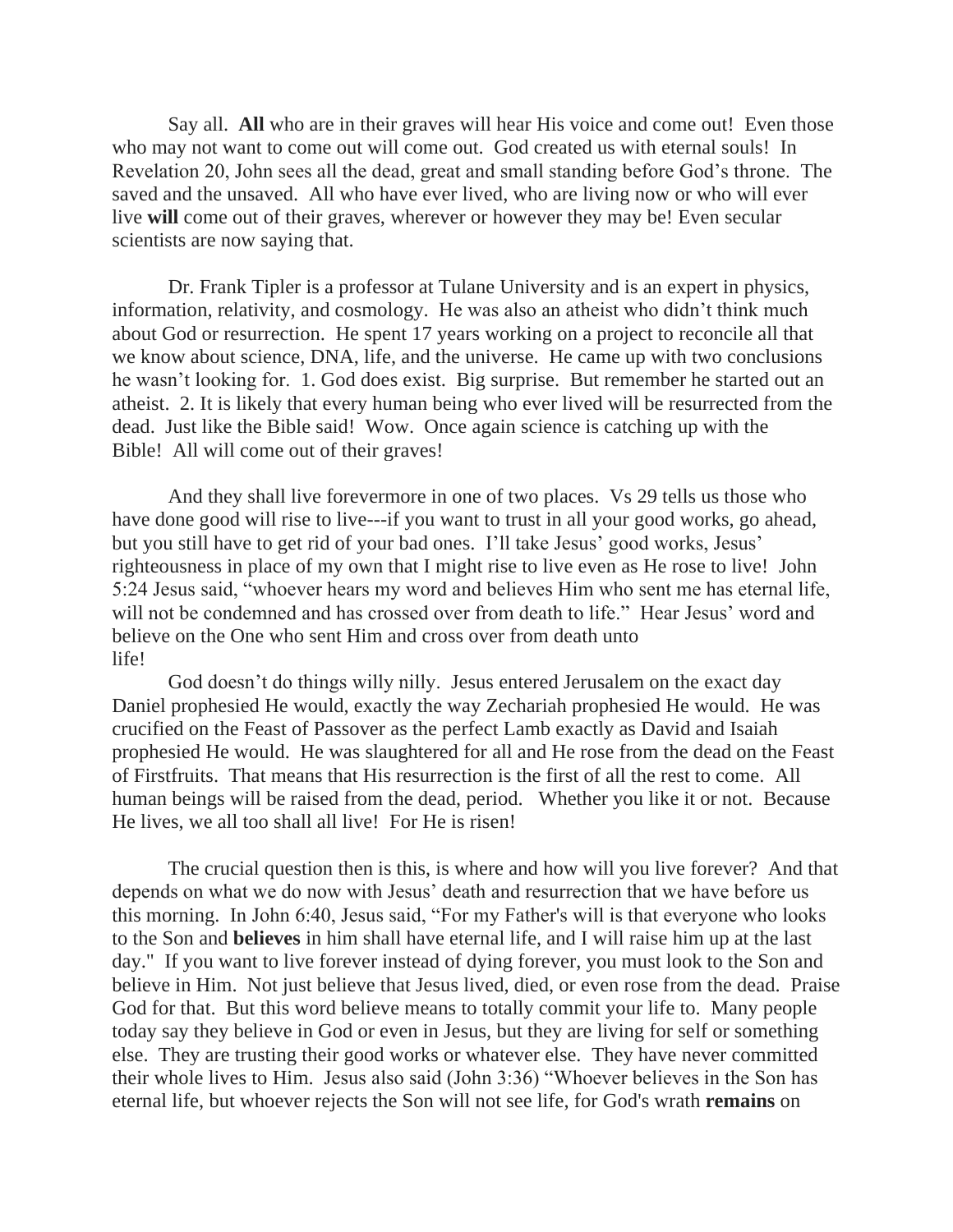him." Say remains. That word indicates that the current state for those who do not believe in Jesus is a state of being under God's wrath. That's a horrible place to be for eternal punishment awaits all who are there.

But it doesn't have to be that way and God doesn't want it to be that way! John 3:16 is about life! That whosoever believes on Him shall not perish, but have what? Everlasting life! Again, believe means to depend on. Trust entirely. Not your our good works, not your giving, not your knowledge, not your parents faith, not your church membership, not your baptism, or anything else. Only Jesus' sacrificial death for you! And you will cross over from death to life!

This is why it's so important that you know Jesus. And that if you know Him that you worship and serve Him faithfully. That you bring your children to Sunday School and worship that they may know, love, worship, serve, and obey King of kings and Lord of lords. That you introduce your friends and family to Jesus. There is life in no other name and no other place. There's no life in NASCAR or football, in shopping or hunting, in politics or sex or softball or music or anything else. As enjoyable as all these things may be, and although we can bring life to them, the only source of life and life eternal is Jesus Christ.

Not only creation and not only history, but the Bible too is full of death. Various forms of that word are used 1,078 times throughout God's Word. That's a lot of death. But I also did a search of various forms of the word life and it is used 1436 times! Life wins! God wins! Death loses. All down through history, there has been this ongoing struggle between life and death. It appeared that death had won because of Adam's sin and that it was all over, until Jesus scored the winning goal once and forever when He walked out of His tomb on Resurrection morning.

In some football games, it goes back and forth and it sometimes comes down to who has the ball last. Not so with this cosmic struggle of life and death. Jesus has won this battle once and for all. His victory over death that first Easter morning was the decisive score, never to be outdone. His resurrection scored a ten billion point touchdown against a foe that can't even muster a field goal. (1 Cor 15:55-57) O death, where is your sting? O grave, where is your victory? The sting of death is sin; and the power of sin is the law. But thanks be to God, who gives us the **victory** through our Lord Jesus Christ!" Jesus wins! And He didn't just defeat death. Paul writes in 2 Tim 1:10 "… Christ Jesus, … has destroyed death and has brought life and immortality to light..." Jesus destroyed death!

I like a winner, and Jesus is He! The long struggle between death and life is already over and Jesus has won! Life has won! The question is, are you on His side? It's not a matter of Him being on yours, you've gotta be on His! I don't know about you, but I want to live forever. And I certainly don't want to do it in hell's